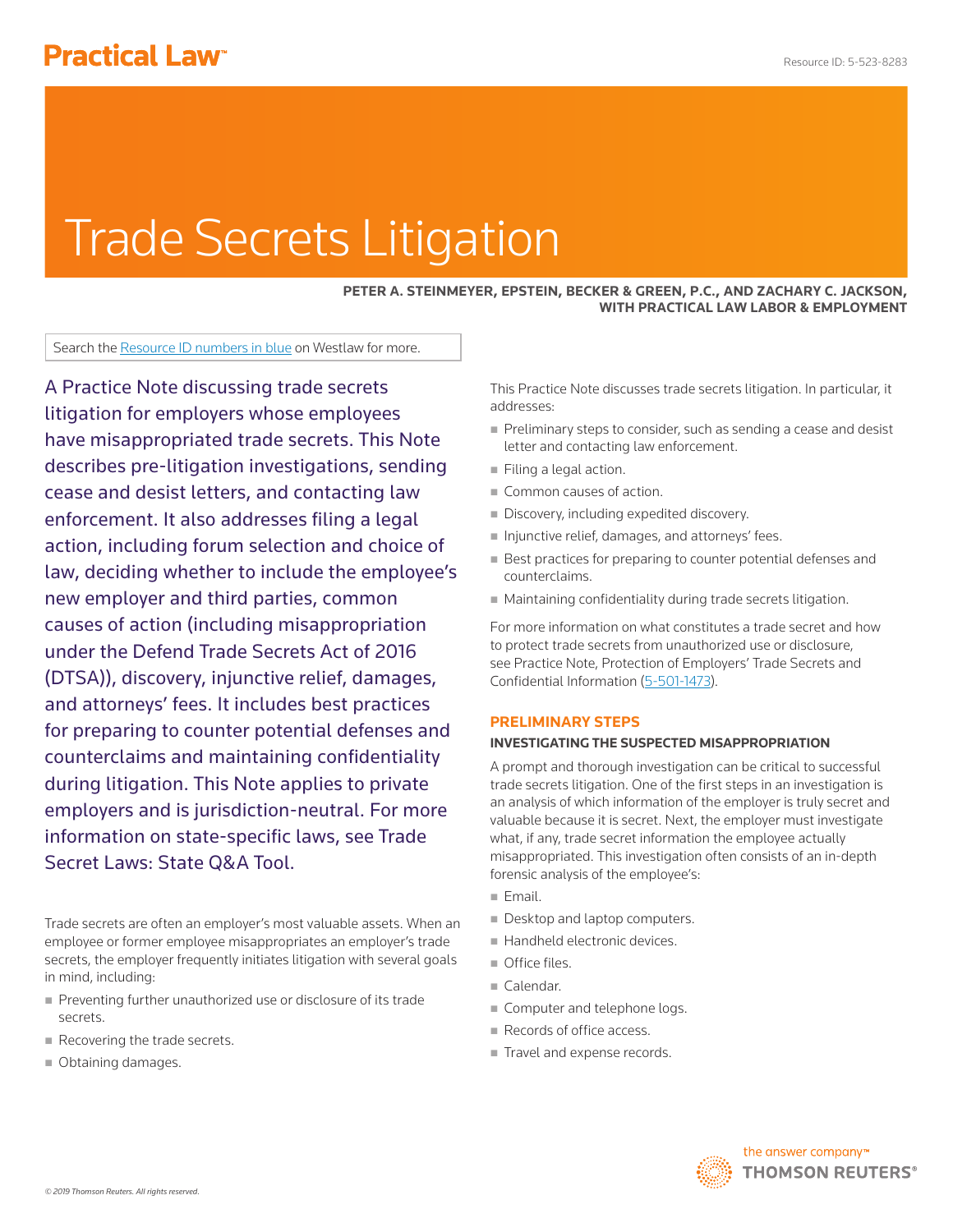The investigation should be performed by an experienced electronic forensic analyst who not only can perform the investigation, but can later act as electronic forensic expert in support of the employer's claims.

An investigation's revelation that the employee misappropriated trade secret information is often sufficient to obtain a court order directing the employee to cease all use and disclosure of that information and return it to the employer. This result rests on the evidence or presumption that:

- As a former employee, the defendant has no authorized or legitimate purpose for using or disclosing the employer's trade secret information.
- The employer will be competitively injured by the employee's or the new employer's use or disclosure of this information.

An employer's investigation into suspected trade secrets misappropriation also typically includes gathering information about the employee's new employer and business. For more on gathering this information, see Practice Note, Preparing for Non-Compete Litigation: Best Practices for Gathering Evidence (3-516-9469).

#### **SENDING A CEASE AND DESIST LETTER**

Depending on the circumstances, a cease and desist letter can be a valuable preliminary step to litigation or a less expensive alternative. Cease and desist letters typically:

- Remind former employees of their contractual and other obligations to the employer.
- Advise them to cease and desist from conduct that violates their obligations.
- Where appropriate, demand the return of:
	- information;
	- documents; or
	- data.

Depending on the facts of a particular situation, an employer may decide to send a copy of the cease and desist letter or a similar letter to the employee's new employer. For sample letters, see Standard Documents, Restrictive Covenant Cease and Desist Letter to Former Employee (W-002-5174) and Restrictive Covenant Cease and Desist Letter to New Employer (W-002-5171).

The employer should investigate and be able to substantiate its allegations of trade secret misappropriation before sending any cease and desist letter, as its failure to do so can expose the employer to a tortious interference claim by the employee or the employee's new employer (see Preparing for Potential Counterclaims).

#### **CONTACTING LAW ENFORCEMENT**

When an employer suspects criminal conduct, it may decide to contact law enforcement to investigate and prosecute trade secret theft, in addition to or instead of sending one or more cease and desist letters. Misappropriating trade secrets is a crime under various federal laws. For example, it is illegal to:

 Misappropriate trade secrets or knowingly receive misappropriated trade secrets with the intent to benefit a foreign government or a foreign agent (18 U.S.C. § 1831).

- Transport in interstate or foreign commerce stolen property worth \$5,000 or more (18 U.S.C. § 2314).
- Use the mail or a wire transmission to misappropriate trade secrets as part of a scheme to defraud (18 U.S.C. §§ 1341, 1343, and 1346).

Contacting law enforcement regarding suspected trade secrets misappropriation has three main advantages:

- The mere threat of criminal prosecution and penalties may encourage employees to explain what happened.
- Prosecutions are public, and publicity may deter other employees who are contemplating similar acts.
- If an employee has misappropriated trade secrets and left the country, law enforcement can obtain evidence abroad and possibly hold foreign conspirators accountable for their involvement.

The main drawback of contacting law enforcement is the potential for disclosure of the employer's trade secrets in connection with the prosecutorial proceedings. Law enforcement officials and judges typically try to avoid disclosing sensitive, confidential, or trade secret information unnecessarily. However, the risk exists that the employer's trade secrets may be disclosed, purposefully or inadvertently, if it helps in the prosecution of the case.

# **FILING A LEGAL ACTION**

#### **FORUM SELECTION AND CHOICE OF LAW**

Unless the employee and employer have signed an agreement with an enforceable and exclusive forum selection provision, the employer decides where to initiate litigation. Depending on the particular facts, an employer may have the option of filing a complaint in federal or state court. If an employer has evidence that an employee misappropriated or used its trade secrets, it may opt to bring a claim under the Defend Trade Secrets Act (DTSA) in federal court and join state law claims in the federal action under the court's supplemental jurisdiction. Typically, the circumstances of the case help an employer determine the most advantageous option.

Note that employers with businesses or employees in California are limited in their ability to impose forum selection clauses that require the parties to litigate outside of California or apply a law other than the law of that state. For all contracts entered into, modified, or extended on or after January 1, 2017, involving any person who primarily resides or works in California, choice of law and choice of venue contract provisions are prohibited if they apply another state's law or require adjudication in another state as a condition of employment, unless the employee was represented by counsel during the contract negotiations (Cal. Lab. Code § 925). For more information, see Legal Update, California to Prohibit Choice of Law and Venue Provisions in Employment Contracts (W-003-9491). The Massachusetts Noncompetition Agreement Act (MNAA) also limits an employer's ability to impose the law of a jurisdiction other than Massachusetts against individuals who live or work in the state (M.G.L. ch. 149, § 24K(e)).

In the absence of a choice of law provision, the court decides which state's trade secrets law should be applied if the employer and employee are located in different states. Depending on the states and the case law involved, an employer may argue that the employee violated the trade secrets law of the state or states where: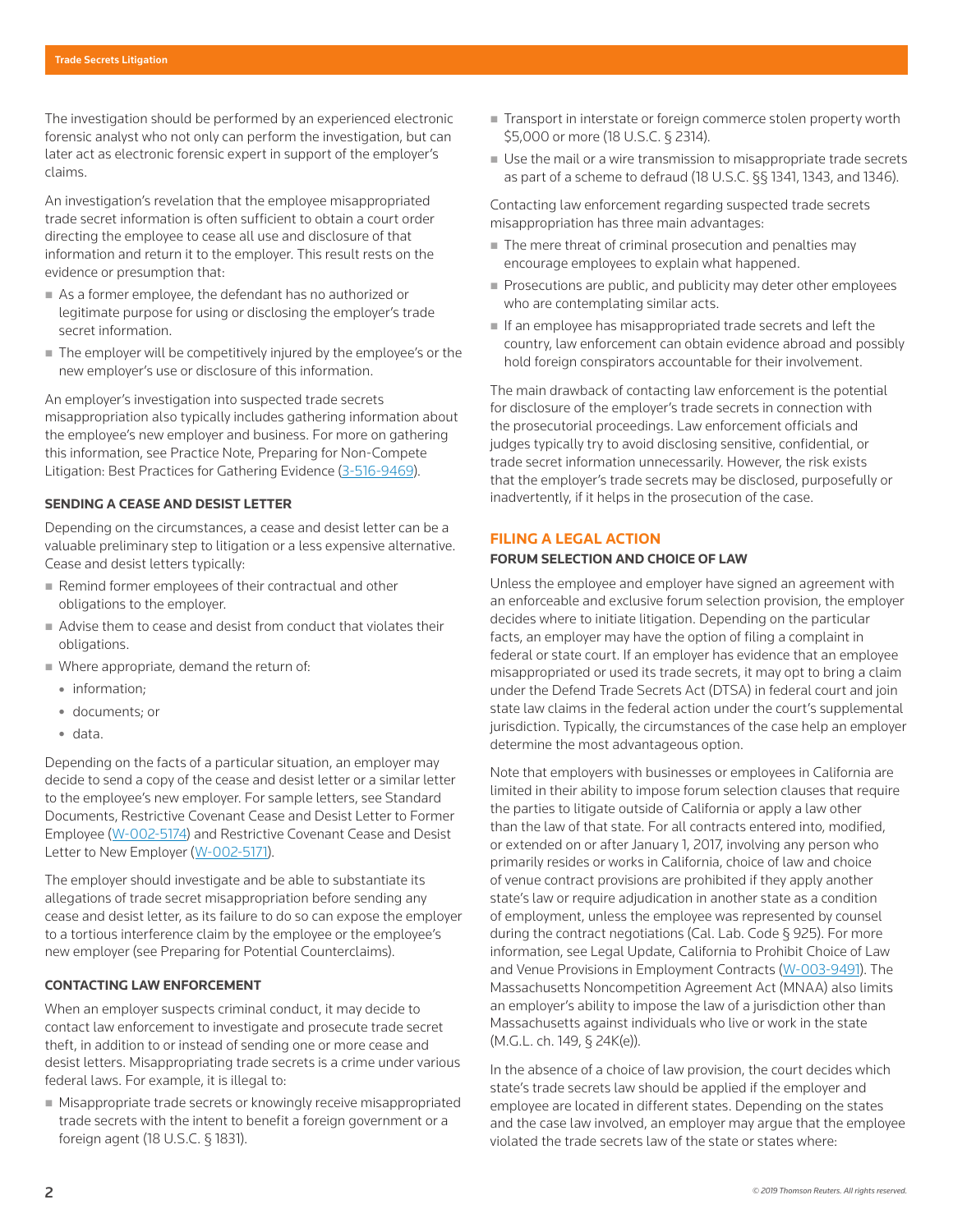- The employer electronically stored its trade secrets.
- The employee accessed the employer's trade secrets to misappropriate them.
- The employee used the employer's trade secrets to harm the employer.

For more information on determining where to file, see Practice Notes, Preparing for Non-Compete Litigation: Where to File the Lawsuit (3-516-9469) and Choice of Law and Choice of Forum: Key Issues (7-509-6876).

#### **DECIDING WHETHER TO INCLUDE THE EMPLOYEE'S NEW EMPLOYER IN THE ACTION**

Before initiating litigation, employers must decide which parties to name in the complaint. In certain instances, an employer may be inclined to include the employee's new employer. For example, employers should consider naming the new employer if there is evidence that:

- The former employee was acting under the new employer's direction when the employee misappropriated the former employer's trade secret information.
- The new employer has agreed to indemnify the former employee for any liability arising out of the employee's move to the new employer or breach of contract with the former employer.
- The new employer gained a competitive benefit by the former employee's trade secret misappropriation.

For more information, see Practice Note, Preparing for Non-Compete Litigation: Deciding Whether to Include the Employee's New Employer in the Action (3-516-9469).

# **DECIDING WHETHER TO INCLUDE THIRD PARTIES IN THE ACTION**

In addition to naming former employees and their new employers, employers should consider naming any third parties who:

- Procured or assisted in the misappropriation of the trade secrets.
- Received those trade secrets.

Naming third-party defendants in the lawsuit can help ensure the return of all copies or derivatives of the trade secrets. Employers may also be able to obtain discovery more easily than using the thirdparty subpoena discovery process.

#### **COMMON CAUSES OF ACTION**

#### **MISAPPROPRIATION OF TRADE SECRETS**

The most common claim against former employees who use or disclose an employers' confidential, proprietary information is a claim of trade secret misappropriation. Until the DTSA was enacted in May 2016, trade secrets had been protected primarily by state law (see Defend Trade Secrets Act). As of October 1, 2018, all states (except New York) and the District of Columbia have enacted a version of the model Uniform Trade Secrets Act (UTSA), and the requirements for stating a claim of misappropriation under the laws of those states are often similar. Typically, to state a claim under state law, employers must allege that:

- The information at issue is the employer's trade secret.
- The employee misappropriated the trade secret.
- The employee used or intended to use the trade secret in the employee's or the new employer's business.
- The employer suffered or will suffer damages.

For more information on demonstrating trade secrets misappropriation under state law, see Trade Secret Laws: State Q&A Tool: Question 9.

#### **DEFEND TRADE SECRETS ACT Private Cause of Action**

The DTSA creates a private cause of action for civil trade secret misappropriation under federal law (18 U.S.C. § 1836(b)). The new law supplements but does not preempt or eliminate the existing patchwork of state law remedies for trade secret misappropriation (see Article, Expert Q&A on the Defend Trade Secrets Act and Its Impact on Employers: How Does the DTSA Affect Existing State Non-Compete Laws? (W-002-2128)). The DTSA applies to misappropriation that occurs on or after the law's May 11, 2016 effective date.

The DTSA uses the definition of trade secret already contained in the Economic Espionage Act (18 U.S.C. § 1836(e)). Under that definition, a trade secret is business or scientific information that:

- Derives independent economic value from not being generally known to or readily accessible by the public through proper means.
- The owner has taken reasonable measures to keep secret.

(18 U.S.C. § 1839(3).)

Under the DTSA, misappropriation occurs when a person:

- Acquires a trade secret that the person knows or has reason to know was acquired through improper means.
- Discloses or uses a trade secret of another without express or implied consent and:
	- used improper means to acquire knowledge of the trade secret; or
	- knew or had reason to know that knowledge of the trade secret was derived through improper means or under circumstances giving rise to a duty to maintain its secrecy.
- Before a material change in position of the person:
	- $\bullet$  knows or has reason to know that the information was a trade secret; and
	- acquires knowledge of the trade secret by accident or mistake.

# (18 U.S.C. § 1839(b)(5).)

Improper means includes:

- $\blacksquare$  Theft.
- **Bribery.**
- **Misrepresentation.**
- Breach or inducement of a breach of duty to maintain secrecy.
- **Espionage through electronic or other means.**

The DTSA expressly states that improper means do not include:

- Reverse engineering.
- Independent derivation.
- Any other lawful means of acquisition.

(18 U.S.C. § 1839(b)(6).)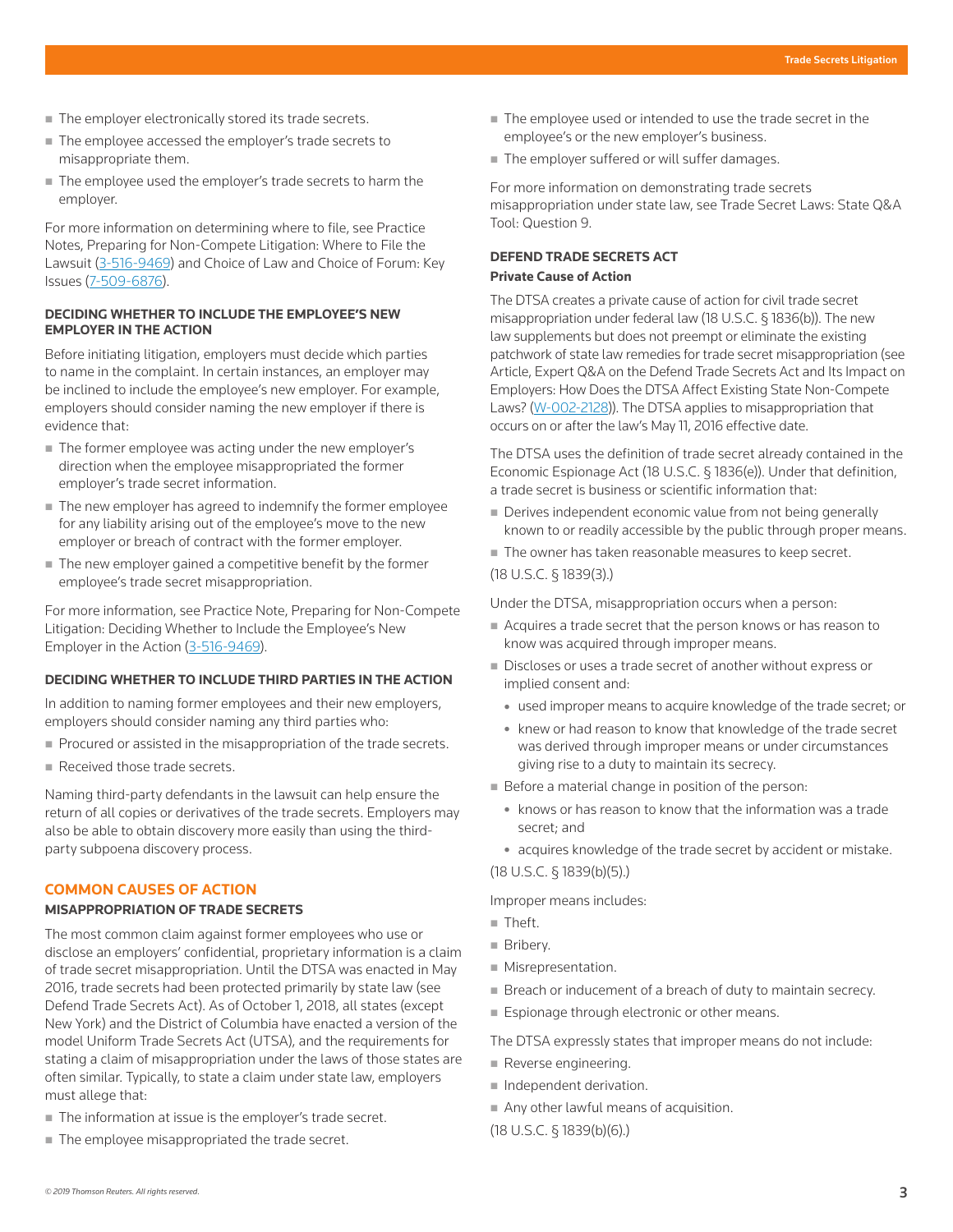An owner of a trade secret that is misappropriated may bring a civil action under the DTSA if the trade secret is related to a product that is used in or intended for use in interstate or foreign commerce (18 U.S.C. § 1836(b)(1)). The DTSA claim can be combined with any applicable state law claims under statutes or common law (including for misappropriation of trade secrets, breach of a confidentiality or non-competition agreement, or unfair competition). A civil action under the DTSA may be brought in US district court (18 U.S.C. § 1836(c)). A DTSA action must be brought no later than three years after the date the misappropriation either:

- Was discovered.
- Should have been discovered with reasonable diligence.

(18 U.SC. § 1836(d).)

The remedies under the DTSA are similar to those under the UTSA (see Remedies Under the DTSA).

The DTSA has no impact on existing state law inevitable disclosure theories, except to the extent that the standard for obtaining injunctive relief may be different in federal than in state court.

For more on the DTSA, see:

- Defend Trade Secrets Act (DTSA) Issues and Remedies Checklist (W-003-6953).
- Article, Expert Q&A on the Defend Trade Secrets Act and Its Impact on Employers (W-002-2128).
- Article, The DTSA Turns One, But What Has It Done? (W-007-9652).

#### **Whistleblower Protections**

The DTSA includes protections for whistleblowers who disclose trade secrets under certain circumstances by providing criminal and civil immunity under any federal or state trade secret law for the disclosure of a trade secret that either is made:

- $\blacksquare$  In confidence solely for the purpose of reporting or investigating a suspected violation of law to:
	- a federal, state, or local government official; or
	- an attorney.
- In a complaint or other document filed under seal in a lawsuit or other proceeding (see Practice Note, Filing Documents Under Seal in Federal Court (5-562-9328)).

(18 U.S.C. § 1833(b).)

Employers must give employees, contractors, and consultants notice of this potential immunity in any contract or agreement entered into or amended after the effective date of the DTSA that governs the use of a trade secret or other confidential information. An employer may comply with this requirement by cross-referencing a policy document that contains the employer's reporting policy for a suspected violation of law. (18 U.S.C. § 1833(b)(3)(A) and (B).)

For a sample notice provision, see Standard Clause, Notice of Immunity Under the Defend Trade Secrets Act (DTSA) Provision (W-003-5261).

An employer that does not provide the required notice is precluded from recovering exemplary damages or attorneys' fees under the DTSA in an action against an employee to whom notice was not provided (18 U.S.C. § 1833(b)(3)(C)) (see Remedies Under the DTSA).

#### **INEVITABLE DISCLOSURE OF TRADE SECRETS**

An employer that fails to discover evidence of an employee's actual or intended misappropriation, use, or disclosure of trade secret information should consider an inevitable disclosure claim. This claim may apply where it is impossible for the former employee to perform the new job without relying on the employee's knowledge of the former employer's trade secrets, disclosing them to the employee's new employer, or both. Employers alleging this type of claim argue that it is inevitable that the former employee will:

- Use or disclose those trade secrets in the employee's new position.
- Cause injury to the former employer as a result.

Not every state recognizes claims for inevitable disclosure of trade secrets. In the jurisdictions that recognize this cause of action, employers should emphasize in their pleadings that:

- The companies are engaged in fierce competition in a niche market.
- The former employee was a high level executive privy to strategic plans or information.
- It would be impossible for the former employee to perform the new job without using or disclosing the plans or information.
- Circumstances support or highlight the employer's concern, such as the employee being dishonest or misleading about his departure from the former employer.

In *PepsiCo, Inc. v. Redmond*, the seminal case on inevitable disclosure, Pepsi introduced evidence that:

- Quaker was one of its principal competitors.
- They were engaged in fierce competition in the new age drink niche market.
- One of Pepsi's high-level executives had been privy to its strategic plans for the next steps in its efforts to gain market share.
- A high-level executive had resigned to work for Quaker in that same niche market.
- If would have been impossible for the former employee to perform his job at Quaker in that same niche market without bearing Pepsi's strategic plans in mind.
- $\blacksquare$  Its concern was well-founded because the former executive had been dishonest about the scope of his new position at Quaker when he left Pepsi.

(54 F.3d 1262 (7th Cir. 1995).)

As a practical matter, however, courts are relatively reluctant to recognize inevitable disclosure claims because:

- The claims may effectively prevent an employee from accepting a new job even where the employee is not violating any contractual or other obligation.
- There is no evidence that the employee misappropriated anything or did anything wrong.

To convince a court to apply the inevitable disclosure doctrine, the former employer should be able to demonstrate, as in *PepsiCo*, that it is in a position where its star player has left to join the rival team right before the big game with the former employer's playbook in hand.

Some originally argued that the DTSA does not allow for inevitable disclosure claims. However, the DTSA is clear that it: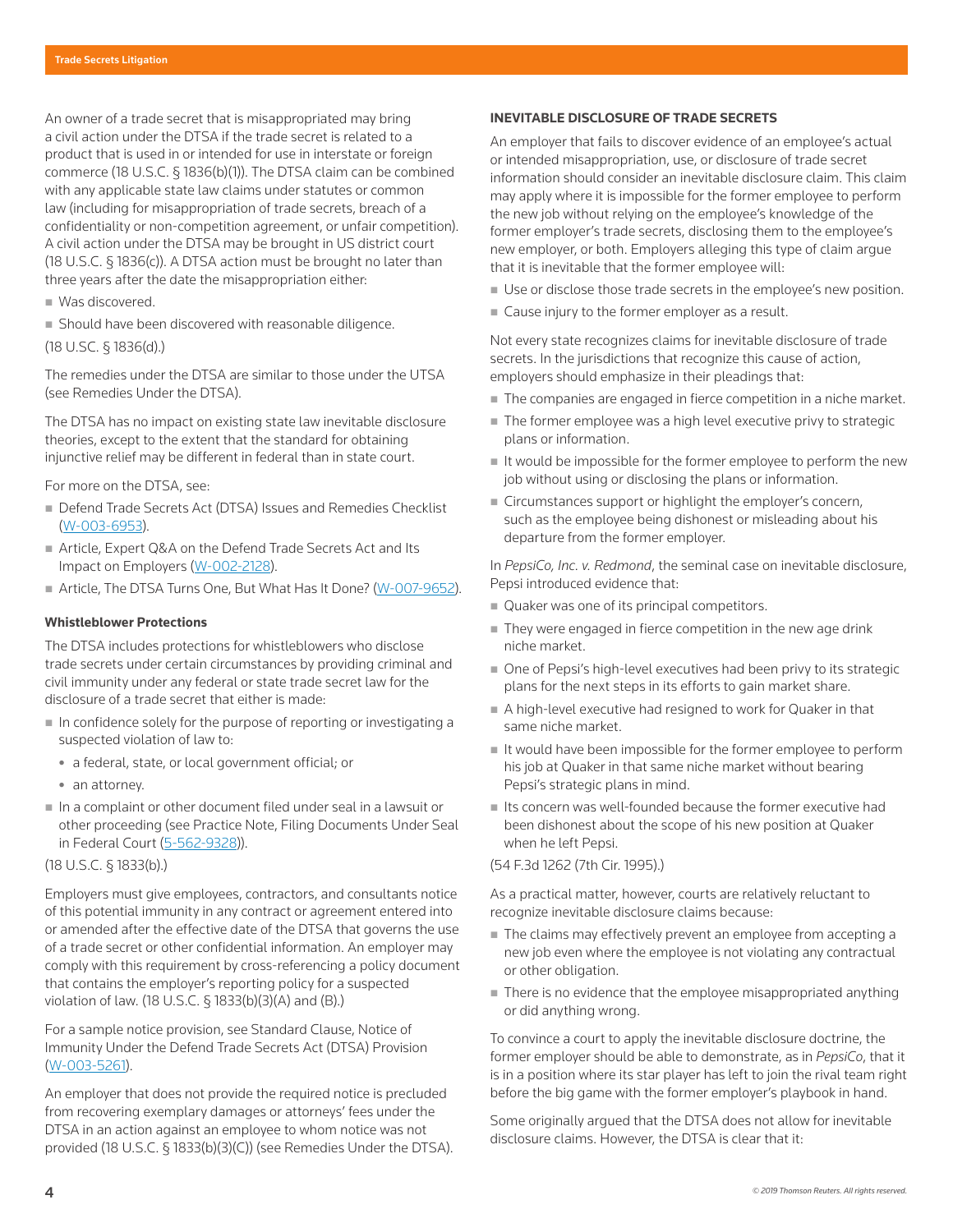- Allows for claims based on threatened misappropriation (18 U.S.C. § 1836(b)(3)).
- Does not preempt state law, and therefore has no impact on the ability to bring inevitable disclosure claims under state law (18 U.S.C. § 1838).

Courts in jurisdictions that otherwise recognize the inevitable disclosure doctrine have specifically allowed inevitable disclosure claims under DTSA as well (see, for example, *Gen. Elec. Co., v. Uptake Techs. Inc.*, 2019 WL 2601351, at \*10 (N.D. Ill. June 25, 2019) (DTSA claim based on inevitable disclosure may survive a motion to dismiss)).

For more on inevitable disclosure, see Trade Secret Laws: State Q&A Tool: Question 17 and Practice Note, Non-Compete Agreements with Employees: Protection in the Absence of Non-Competes: Inevitable Disclosure (7-501-3409).

#### **ADDITIONAL CLAIMS**

Employers investigating suspected trade secret misappropriation or the potential inevitable disclosure of trade secrets should consider whether alternative causes of action also apply. The employer may be able to obtain compensation for damages it has suffered by using alternative legal claims such as:

- Breach of contract.
- Common law torts.
- Violation of the Computer Fraud and Abuse Act (CFAA).

Because the burden of proof and available relief are not the same under each claim, employers should consider each claim to maximize their chances of recovery. Although beyond the scope of this Note, additional claims may be available if an employer involves law enforcement to pursue claims of, for example:

- Conspiracy.
- Criminal trade secret theft under the Economic Espionage Act of 1996.
- $\blacksquare$  Mail or wire fraud.

(See Contacting Law Enforcement.)

#### **Breach of Contract**

Breach of contract claims can be based on:

- A non-compete agreement if the former employee is working for a competitor in violation of the agreement (see Standard Document, Employee Non-Compete Agreement (7-502-1225)).
- A non-solicitation agreement if the former employee is soliciting customers or employees in violation of the agreement (see Standard Clause, Non-Solicitation Clause (4-589-5271)).
- A nondisclosure or confidentiality agreement if the former employee disclosed confidential or trade secret information to the employee's new employer or another party (see Standard Document, Employee Confidentiality and Proprietary Rights Agreement (6-501-1547)).

(See Practice Notes, Protection of Employers' Trade Secrets and Confidential Information: Breach of Contract (5-501-1473) and Preparing for Non-Compete Litigation (3-516-9469)).

# **Tortious Interference with Contract**

An employer should consider a tortious interference with contract claim against an employee's new employer. This claim may apply if the new employer was aware that the former employee was a party to a non-compete, non-solicitation, or nondisclosure agreement, and the new employer hired the employee in a capacity where the employee would violate the agreement with the old employer. (See Practice Note, Protection of Employers' Trade Secrets and Confidential Information: Tortious Interference with Contract (5-501-1473).)

Often an employer sends a cease and desist letter to the new employer before initiating legal action against it. For a sample letter, and drafting notes about the factors employers should weigh before sending a cease and desist letter, see Standard Document, Restrictive Covenant Cease and Desist Letter to New Employer (W-002-5171).

#### **Breach of Duty of Loyalty or Fiduciary Duty**

Under the laws of most states, employees owe a duty of loyalty to their employers. Employers that discover a former employee acted contrary to their interests while still employed may also have a claim for breach of the duty. (See Practice Note, Protection of Employers' Trade Secrets and Confidential Information: Breach of Duty of Loyalty or Fiduciary Duty (5-501-1473).)

For information on state common law duties prohibiting employees from disclosing employer information, see Trade Secret Laws: State Q&A Tool: Question 16.

#### **Defamation**

Employers may consider a defamation claim if a former employee or the new employer made defamatory statements to:

- The former employer's customers in an effort to encourage them to transfer their business to the new employer.
- Former coworkers in an attempt to recruit them.

For information about defamation claims, see Practice Note, Defamation Basics (W-001-0437) and Defamation Basics State Laws Chart: Overview (3-619-6023).

#### **Unfair Competition or Tortious Interference with Business**

Employers may have a claim for tortious interference if a former employee or the new employer, or both, took an unprivileged action in an effort to interfere with the former employer's business relationships. This claim is also known as tortious interference with:

- **Business relations.**
- **Prospective economic advantage.**
- Expectancy.

#### **Violation of the CFAA**

The CFAA provides a civil cause of action against employees who access a protected computer without authorization or exceed their authorized access (18 U.S.C. § 1030). In some jurisdictions, employers may have a claim under the CFAA against a former employee who accessed the employer's computer system and obtained the employer's information for an illegitimate purpose,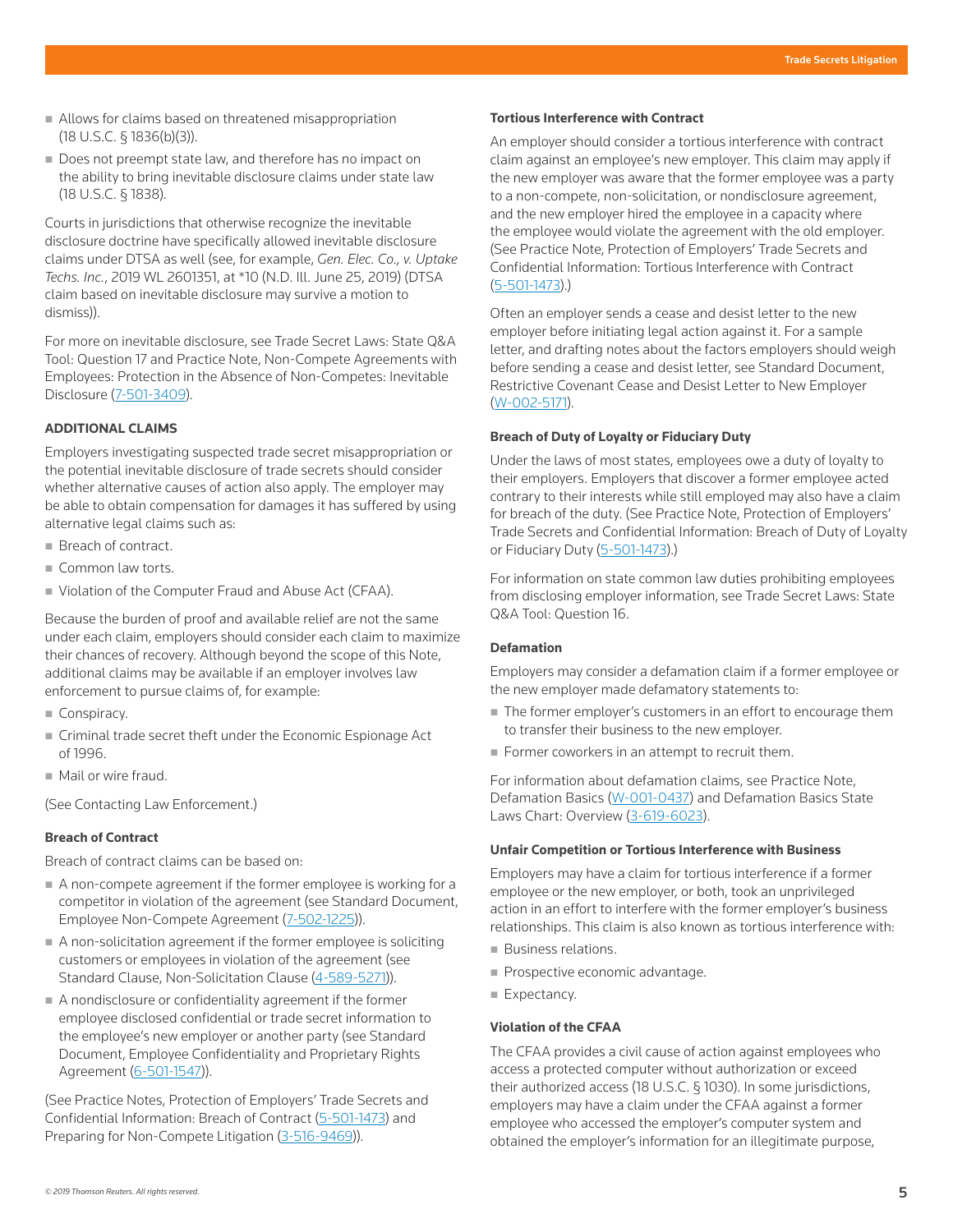even if the individual was still an employee at the time of access (see, for example, *Int'l Airport Ctrs, L.L.C. v. Citrin*, 440 F.3d 418 (7th Cir. 2005)). In other jurisdictions, courts have held that an employee's access was not without authorization and did not exceed the employee's authorized access under similar circumstances (see, for example, *WEC Carolina Energy Solutions LLC v. Miller*, 687 F.3d 199, 205 (4th Cir. 2012) and *Teva Pharm. USA, Inc. v. Sandhu*, 291 F. Supp. 3d 659, 668-71 (E.D. Pa. 2018) (summarizing circuit split)). The US Supreme Court has not yet weighed in on this circuit split.

The CFAA also may not provide an appropriate remedy for misappropriation in the employment context. Many courts have found that damages typically associated with misappropriation claims, such as lost profits and goodwill, are not recoverable under the CFAA because they are not caused by an "interruption of service" as required by the statute (see, for example, *Millenium Home Mtg. LLC v. Thierry*, 2019 WL 4015626, at \*4 (E.D. Pa. Aug. 26, 2019) (citing cases where courts have rejected lost profits and related damages under the CFAA); *Teva Pharm.*, 291 F. Supp. 3d at 674).

#### **DISCOVERY**

Interrogatories and written document requests in trade secret misappropriation cases typically seek information about:

- The employee's skill set and duties.
- The employee's access to confidential and trade secret information, including the nature and extent of the employee's access to confidential computer databases and files.
- Any agreements between the employer and employee, including any restrictive covenants.
- The employee's acknowledgment of and agreement to the employer's policies.
- The employee's wrongful acts of appropriation, including the information and materials misappropriated.
- Collaborative or conspiratorial conduct by the employee and other employees or third parties.
- The employee's contacts and communications with the new employer.
- The employee's contacts and communications with any corporate recruiter involved in the employee's hire by the new employer.
- The policies and practices and any relevant acts of the new employer.
- Records of the new employer's knowledge or use of the former employer's trade secrets, including existing and deleted computer files.
- Social media posts and other electronic communications, such as:
	- posts and private messages on Facebook, LinkedIn, or Instagram;
	- communications using workplace collaboration tools, such as chats on Microsoft Teams; and
	- communications using ephemeral messaging applications such as Confide, Telegram, or Wickr, if available (see Practice Note, Ephemeral Messaging: Balancing the Benefits and Risks (W-020-5656)).

#### **EXPEDITED DISCOVERY**

Employers requesting injunctive relief (see Injunctive Relief) should consider requesting that the court permit discovery on an expedited schedule in advance of the hearing. Employers should:

- Narrowly tailor discovery requests to the issues that are essential to the hearing on injunctive relief.
- **Emphasize the potential harm the employer is attempting to prevent.**
- Demonstrate the reasonableness of the requested information by attaching the proposed discovery requests to the employer's motion for injunctive relief.

#### **OBTAINING RELIEF FOR TRADE SECRET MISAPPROPRIATION**

Depending on the facts of the case, the jurisdiction, and the claims alleged, an employer should consider drafting its complaint to include a prayer for relief seeking:

- Temporary, preliminary, or permanent injunctive relief.
- A seizure order under the DTSA (see Remedies Under the DTSA).
- **Monetary damages, comprised of any combination of:** 
	- lost profits;
	- the wrongdoer's unjust enrichment caused by the misappropriation;
	- a reasonable royalty, where damages are difficult to calculate; and
	- exemplary damages under the DTSA or applicable state law.
- Costs.
	- Attorneys' fees.
	- Pre- and post-judgment interest.

## **INJUNCTIVE RELIEF**

Typically the goal in filing a misappropriation of trade secrets lawsuit is not simply to recover damages, but first and foremost to recover the trade secrets and prevent the misappropriation from inflicting any additional (and often difficult to quantify) harm on the employer. This means that in most cases, employers request that a court issue an injunction in addition to damages.

In a trade secrets case, a temporary restraining order (TRO) may:

- Direct the return of purported trade secret information.
- Prohibit the use or disclosure of trade secret information.
- **Prohibit a party from violating a restrictive covenant such as a** non-compete or non-solicitation agreement.

(See Practice Note, Preparing for Non-Compete Litigation: Requesting Injunctive Relief (3-516-9469).)

Federal courts traditionally consider four factors when evaluating a motion for a preliminary injunction or TRO:

- The moving party's likelihood of success on the merits.
- The likelihood that the moving party will suffer irreparable harm absent preliminary injunctive relief.
- The balance of harms between the moving party and the nonmoving party.
- The effect of the injunction on the public interest.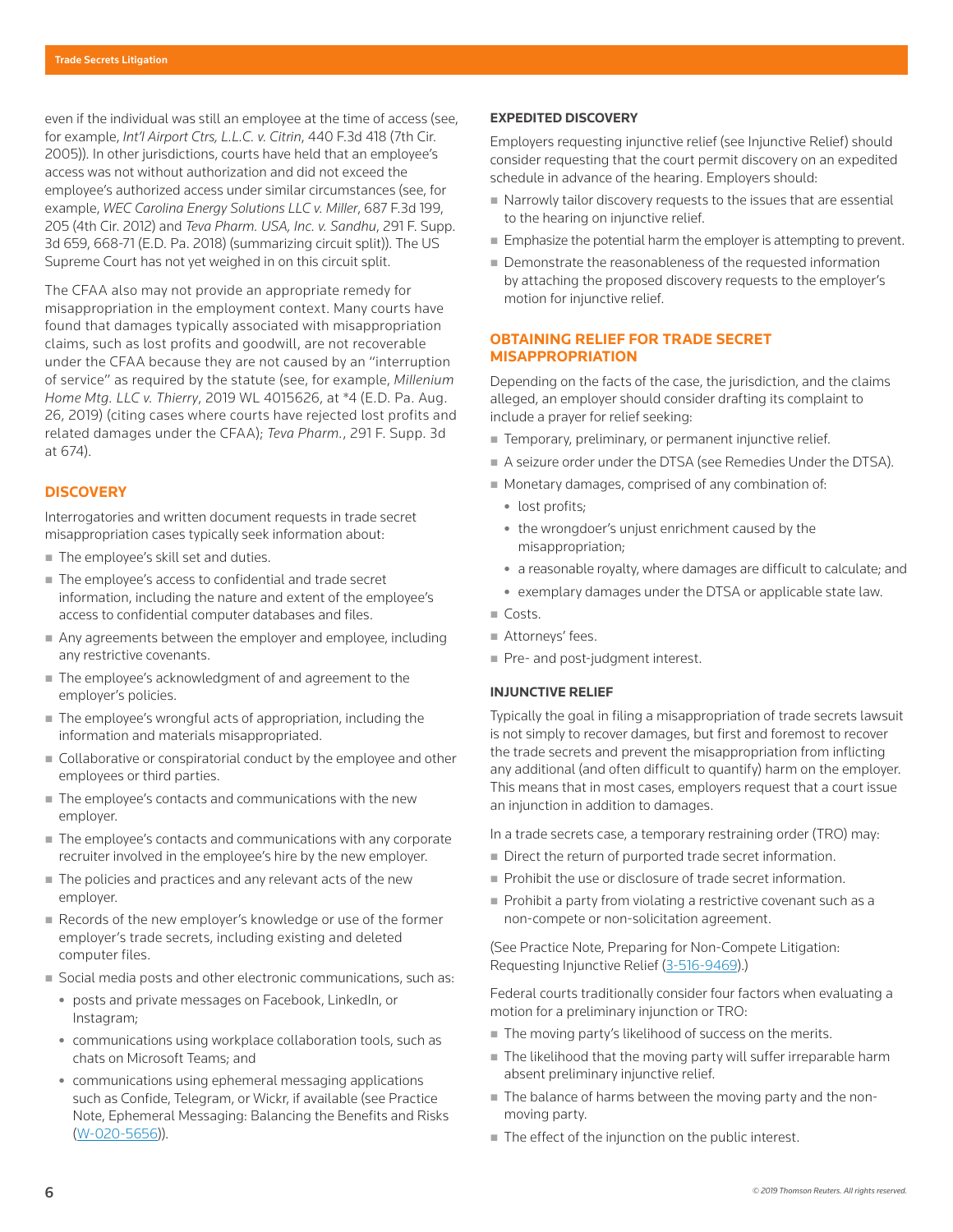The federal circuits vary in how they weigh these factors. Some circuits apply a balancing test, allowing a weaker showing in one factor to be offset by a stronger showing in another. Other circuits apply the traditional factors sequentially, requiring sufficient demonstration of all four before granting preliminary injunctive relief. For more on the standards for relief in federal court, see Standard for Preliminary Injunctive Relief by Circuit Chart (8-524-0128).

#### **MONETARY DAMAGES**

In addition to injunctive relief, several types of damages are typically available for trade secret misappropriation.

Employers typically request compensatory damages that result from the misappropriation of trade secrets. Under Section 3 of the UTSA, damages can include both:

- The actual loss to the employer caused by misappropriation.
- To the extent the former employee or the new employer, or both, used misappropriated trade secrets, the unjust enrichment caused by misappropriation that is not taken into account in computing the employer's actual loss.

(Unif. Trade Secrets Act § 3.)

At times, damages in trade secret misappropriation cases depend on future events or sales and therefore are difficult to quantify. In those cases, the damages caused by misappropriation may be measured by the imposition of liability for a reasonable royalty for the employee's unauthorized disclosure or use of a trade secret.

If willful and malicious misappropriation exists, the court may award exemplary damages. Nearly all state laws follow the UTSA and permit exemplary damages limited to double the underlying award (for example, see 765 Ill. Comp. Stat. § 1065/4(b)).

Similar damages are available under the DTSA (see Remedies Under the DTSA).

Courts have several tools at their disposal to ensure that damages are calculated accurately under the circumstances, such as the ability to:

- Appoint a special master.
- Award pre-judgment interest.
- Order an equitable accounting.

#### **ATTORNEYS' FEES**

In addition to damages, successful employers can sometimes recover the attorneys' fees they incur in bringing a trade secret misappropriation case if the misappropriation is willful and malicious. Under Section 4 of the UTSA, attorneys' fees can also be awarded to a prevailing party where:

- A claim of misappropriation is made in bad faith.
- A motion to terminate an injunction is made or resisted in bad faith.
- (Unif. Trade Secrets Act § 4.)

The DTSA also allows for the recovery of attorneys' fees if the employer complied with the notice of immunity requirement, if applicable (see Remedies Under the DTSA).

#### **REMEDIES UNDER THE DTSA**

The remedies under the DTSA are similar to those under the UTSA. Available remedies include:

- An injunction to preserve evidence and prevent trade secret disclosure, provided that it does not:
	- prevent a person from entering into an employment relationship, and that any conditions placed on the employment relationship are based on evidence of threatened misappropriation and not merely on the information the person knows; or
	- otherwise conflict with an applicable state law prohibiting restraints on the practice of a lawful profession, trade, or business.
- Compensatory damages measured by:
	- actual loss and unjust enrichment, to the extent not accounted for in the actual loss calculation; or
	- a reasonable royalty for the unauthorized disclosure or use of the trade secret.
- $\blacksquare$  Exemplary damages up to two times the amount of the damages for willful and malicious misappropriation.
- Reasonable attorneys' fees for the prevailing party if:
	- a misappropriation claim is made in bad faith;
	- a motion to terminate an injunction is made or opposed in bad faith; or
	- a trade secret was willfully and maliciously misappropriated.

(18 U.S.C. § 1836(b)(3); see also Defend Trade Secrets Act (DTSA) Issues and Remedies Checklist (W-003-6953).)

Unlike the UTSA, the DTSA also permits the court to issue an ex parte seizure order (18 U.S.C. § 1836(b)(2)). The DTSA includes protections designed to prevent abuse of this powerful remedy and only allows an ex parte seizure order under extraordinary circumstances. A party seeking an ex parte seizure order must demonstrate as a threshold matter that an order granting injunctive relief under FRCP 65 would be futile. The courts have set a high bar for making this showing.

For more information on the civil seizure of property under the DTSA, see Articles, Expert Q&A on the Defend Trade Secrets Act and Its Impact on Employers: What Remedies Are Available to Employers? (W-002-2128) and The DTSA Turns One, But What Has It Done?: Seizure Orders (W-007-9652) and Available Relief Under FRCP 65 (W-007-9652).

#### **PREPARING FOR POTENTIAL DEFENSES AND COUNTERCLAIMS**

Although a defendant's defenses may vary by claim and circumstance, employers can make their complaint less susceptible to attack by anticipating several common defenses.

#### **THE INFORMATION IS NOT A TRADE SECRET**

Former employees' and new employers' first line of defense often is claiming that the information at issue is not a trade secret. Employers should take the following steps in anticipation of that argument.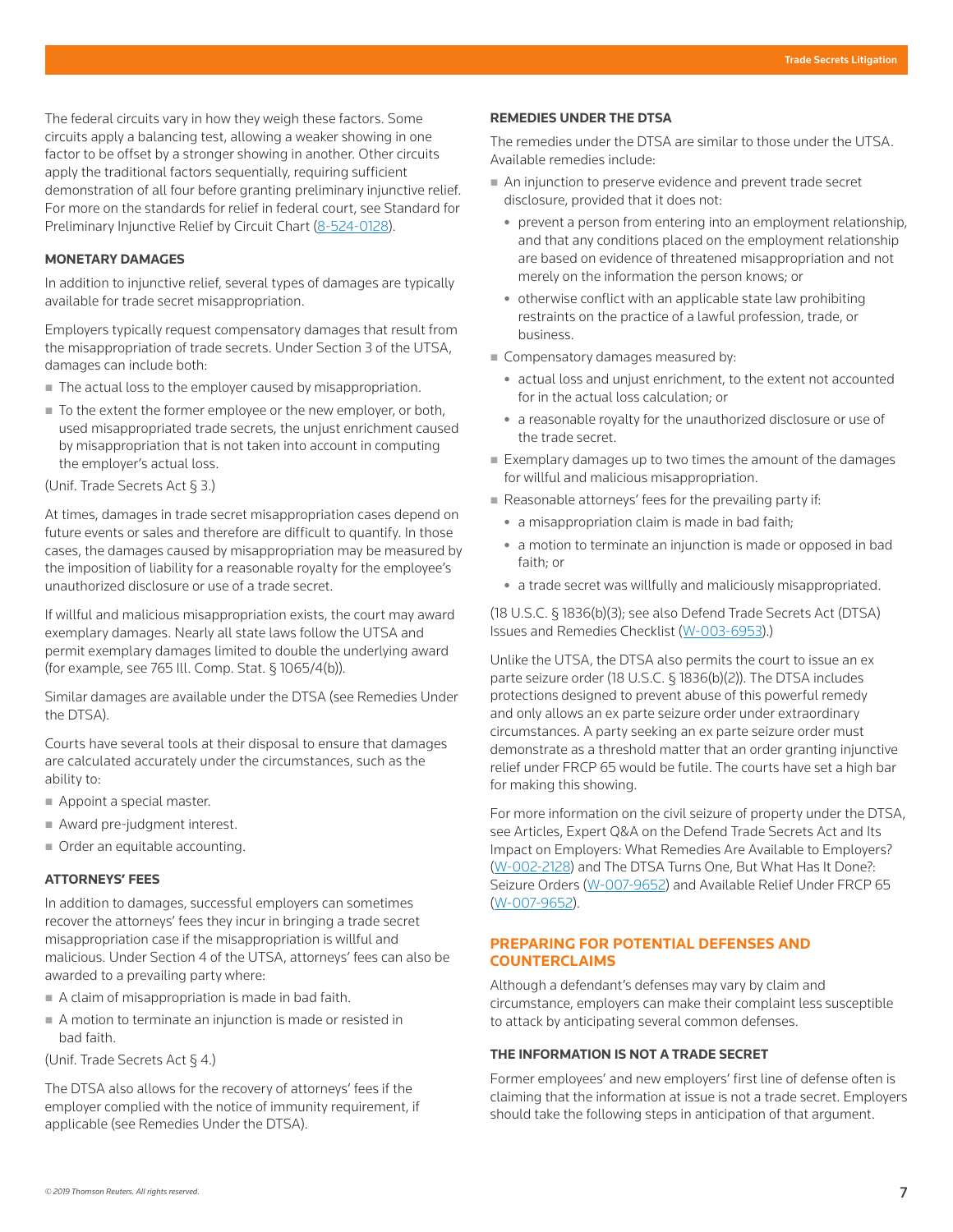#### **Do Not Overreach on What Is Claimed as a Trade Secret**

Typically, defendants scrutinize a complaint for categories of information that are purportedly trade secrets but are actually publicly available. For example, if an employer claims that its pricing (rather than the methodology by which it sets its pricing) is a trade secret, the employee or new employer may argue that pricing is disclosed to third-party customers and potential customers and, as a result, is not secret. Employers should only claim that information is a trade secret if they have evidence to support the claim and if that information is pertinent to the facts of the case.

#### **Consider What Information Is Common Industry Knowledge**

Defendants also frequently try to undermine the claim that information is secret by arguing that the information is commonly known in the industry. To fuel that argument, defendants look to their peers at other companies that compete with the employer to obtain testimony that the other companies' employees know this information, as well. For example, if an employer claims that its manufacturing process is a trade secret, the defendant may try to obtain testimony from the employer's competitor demonstrating that it knows the details of the employer's manufacturing process. Employers should consider what information may be known by the employer's competitors when deciding what information the employer claims is a trade secret.

#### **Explain How You Protect Your Trade Secrets**

After attacking the secrecy of the information, defendants often argue that the employer did not take appropriate steps to protect the secrecy (or purported secrecy) of the information. For example, defendants may argue that:

- The employer did not have a policy defining and protecting its confidential information.
- The employer did not require employees to sign nondisclosure or confidentiality agreements.
- The employer did not train its employees on its confidentiality policy or duty to safeguard confidential information.
- The employer did not follow its confidentiality policy.
- The employer permitted employees unfettered access to files, computer systems, and information.
- The employer did not ask departing employees to return confidential information or did not conduct exit interviews.
- **Employees shared this information with clients and competitors.**

(Compare, for example, *Abrasic 90 Inc. v. Weldcote Metals, Inc.*, 364 F. Supp. 3d 888 (N.D. Ill. 2019) (denying preliminary injunction because plaintiff did "virtually nothing to protect" its trade secrets) with *Vendavo, Inc. v. Long*, 2019 WL 4139000 (N.D. Ill. Aug. 30, 2019) (granting injunctive relief and noting all the steps the plaintiff took to protect its trade secrets).)

Employers should describe all efforts they take to protect the secrecy of their trade secrets in their complaints. All policies, training, access restrictions, and restrictive covenants that are used to protect that information should be identified. For a sample confidentiality policy, see Standard Document, Confidential Information Policy (W-005-2678). For a sample confidentiality agreement, see

Standard Document, Employee Confidentiality and Proprietary Rights Agreement (6-501-1547).

For information on what efforts to maintain secrecy have been deemed reasonable or sufficient for trade secret protection under state law, see Trade Secret Laws: State Q&A Tool: Question 8.

#### **THE INFORMATION WAS NOT MISAPPROPRIATED**

Defendants often argue that they did not misappropriate any information. Without surveillance footage of a former employee leaving the office with files or the hard drive from the copy machine showing mass copying of sensitive files, it can be difficult to establish otherwise. An employer's initial investigation is often the key to demonstrating the information was misappropriated. Employers, therefore, should ensure that their initial investigation includes reviewing any records concerning access to the physical work environment, as well as electronically stored information.

Typically, the best evidence of a former employee's misconduct is contained in the employee's computer and email files. Creating a forensic image of the hard drive from the former employee's work computer and examining that forensic image and emails for any evidence of inappropriate activities can help an employer successfully demonstrate that the employee misappropriated the employer's information.

For more on preserving electronically stored information, see Practice Note, Preparing for Non-Compete Litigation: Preserving Electronic Evidence (3-516-9469).

For more on the defenses available under state law, see Trade Secret Laws: State Q&A Tool: Question 11.

#### **THE MISAPPROPRIATION OR USE OCCURRED BEFORE THE DTSA'S EFFECTIVE DATE**

One of the most litigated issues under the DTSA has involved questions about whether the statute applies to the alleged misappropriation. The DTSA applies only to misappropriation that occurred on or after May 11, 2016, and does not apply retroactively. Prohibited conduct under the DTSA can involve one or more of the following:

- The unlawful acquisition of a trade secret.
- The improper disclosure of a trade secret.
- The unauthorized use of a trade secret.
- (18 U.S.C. § 1839(b)(5).)

The DTSA applies to "any misappropriation" that occurs on or after the effective date, even though for statute of limitations purposes any continuing misappropriation is treated as one act (*Adams Arms, LLC v. Unified Weapon Sys., Inc.*, 2016 WL 5391394, at \*5-7 (M.D. Fla. Sept. 27, 2016)).

Some disputes involve trade secrets acquired before the statute's effective date, coupled with post-enactment use or disclosure. Other cases involve pre-statutory use and disclosure, with subsequent disclosures occurring after the effective date. The cases have generally concluded that the DTSA may cover pre-enactment misappropriation if the misappropriation continues post-enactment (see, for example, *Syntel Sterling Best Shores Mauritius Ltd. v. Trizetto*